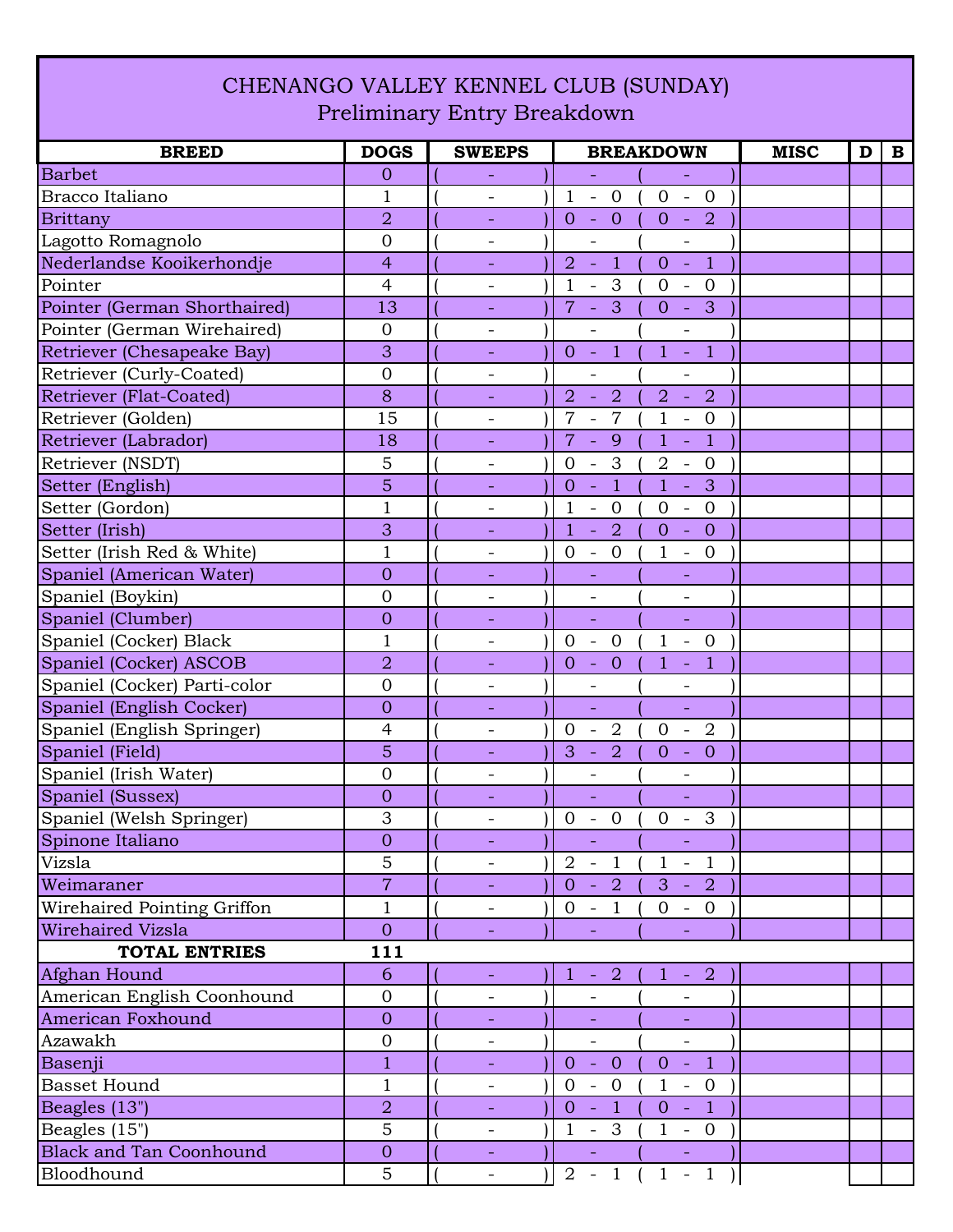| <b>Bluetick Coonhound</b>     | $\overline{0}$   |                          | $\Box$                                                          | $\mathbb{Z}^+$                                                |  |
|-------------------------------|------------------|--------------------------|-----------------------------------------------------------------|---------------------------------------------------------------|--|
| Borzoi                        | 4                |                          | $\overline{0}$<br>$-2$                                          | $\overline{2}$<br>$-0$                                        |  |
| Cirneco dell'Etna             | 1                | $\overline{\phantom{a}}$ | $\mathbf{0}$<br>$\overline{0}$<br>$\rightarrow$                 | $\mathbf{O}$<br>$-1$                                          |  |
| Dachshund (Longhaired)        | 20               |                          | 8<br>8<br>$\mathbb{L}$                                          | $\mathbf{1}$<br>3<br>$\mathbb{L}$                             |  |
| Dachshund (Smooth)            | $\overline{4}$   |                          | $\overline{1}$<br>$\overline{0}$<br>$\Box$                      | $1 - 2$                                                       |  |
| Dachshund (Wirehaired)        | $\overline{7}$   | $\overline{\phantom{a}}$ | $\overline{4}$<br>$\overline{0}$<br>$\mathbb{Z}$                | $\overline{2}$<br>$\overline{1}$<br>$\sim$                    |  |
| English Foxhound              | $\overline{0}$   |                          |                                                                 |                                                               |  |
| Grand Basset Griffon Vendeen  | $\overline{0}$   | $\overline{\phantom{a}}$ | $\frac{1}{2}$                                                   | $\blacksquare$                                                |  |
| Greyhound                     | $\overline{0}$   |                          | L,                                                              | L,                                                            |  |
| Harrier                       | $\overline{2}$   | $\overline{a}$           | $\overline{0}$<br>$\overline{1}$<br>$\overline{\phantom{a}}$    | $\mathbf{1}$<br>$-0$                                          |  |
| Ibizan Hound                  | $\overline{2}$   | $\equiv$                 | $\overline{1}$<br>$\overline{O}$<br>$\mathcal{L}$               | $\mathbf{1}$<br>$\overline{0}$<br>$\clubsuit$                 |  |
| Irish Wolfhound               | $\overline{7}$   | $\qquad \qquad -$        | $\overline{0}$<br>$\overline{4}$<br>$\mathcal{L}_{\mathcal{A}}$ | $\sqrt{2}$<br>$\mathbf{1}$<br>$\sim$                          |  |
| Norwegian Elkhound            | $\overline{0}$   |                          | $\Box$                                                          | $\blacksquare$                                                |  |
| Otterhound                    | $\mathbf 1$      | $\overline{\phantom{a}}$ | $\mathbf{0}$<br>$\overline{0}$<br>$\overline{\phantom{a}}$      | $\mathbf{1}$<br>$- 0$                                         |  |
| Petit Basset Griffon Vendeen  | $\mathbf{1}$     |                          | $-0$<br>$\overline{O}$                                          | $-1$<br>$\overline{0}$                                        |  |
| Pharaoh Hound                 | $\overline{0}$   | $\overline{\phantom{a}}$ | $\qquad \qquad -$                                               | $\overline{\phantom{a}}$                                      |  |
| Plott                         | $\overline{0}$   |                          | L,                                                              | $\equiv$                                                      |  |
| Portuguese Podengo Pequeno    | $\mathbf 1$      | $\overline{\phantom{0}}$ | $0 - 0$                                                         | $1 - 0$                                                       |  |
| Redbone Coonhound             | $\overline{0}$   | $\overline{\phantom{a}}$ | $\Box$                                                          | $\Box$                                                        |  |
| Rhodesian Ridgeback           | $\overline{7}$   | $\overline{\phantom{0}}$ | $\overline{2}$<br>$\overline{2}$<br>$\overline{\phantom{a}}$    | 3<br>$\overline{0}$<br>$\sim$                                 |  |
| Saluki                        | $\overline{4}$   |                          | 3<br>$\overline{0}$<br>$\mathbb{Z}^2$                           | $1 - 0$                                                       |  |
| Scottish Deerhound            | $\overline{2}$   |                          | $\mathbf{1}$<br>$\mathbf{1}$<br>$\bar{\phantom{a}}$             | $- 0$<br>$\boldsymbol{0}$                                     |  |
| Sloughi                       | $\overline{0}$   | $\equiv$                 | ÷.                                                              | ÷.                                                            |  |
| Treeing Walker Coonhound      | $\overline{0}$   | $\overline{\phantom{a}}$ | $\overline{\phantom{a}}$                                        | $\overline{\phantom{a}}$                                      |  |
| Whippet                       | 21               |                          | $4 - 12$                                                        | 3<br>$\overline{2}$<br>$\sim$                                 |  |
|                               |                  |                          |                                                                 |                                                               |  |
| <b>TOTAL ENTRIES</b>          | 104              |                          |                                                                 |                                                               |  |
| Akita                         | 3                | $\overline{\phantom{a}}$ | $\overline{0}$<br>$-3$                                          | $\theta$<br>$- 0$                                             |  |
| Alaskan Malamute              | $\overline{0}$   | $\overline{\phantom{a}}$ | $\overline{\phantom{a}}$                                        |                                                               |  |
| <b>Anatolian Shepherd Dog</b> | $\overline{0}$   | $\overline{\phantom{a}}$ | ÷,                                                              | ÷,                                                            |  |
| Bernese Mountain Dog          | $\overline{7}$   |                          | 3<br>$\overline{4}$<br>$\overline{\phantom{a}}$                 | $\overline{0}$<br>$\overline{0}$<br>$ \,$                     |  |
| <b>Black Russian Terrier</b>  | $\overline{0}$   |                          |                                                                 |                                                               |  |
| Boerboel                      | $\overline{0}$   | $\overline{\phantom{a}}$ | $\blacksquare$                                                  | $\overline{\phantom{a}}$                                      |  |
| <b>Boxer</b>                  | 12               |                          | 6<br>$\overline{0}$<br>$\sim$                                   | 3<br>$\overline{3}$                                           |  |
| Bullmastiff                   | $\boldsymbol{0}$ | $\qquad \qquad -$        |                                                                 |                                                               |  |
| Cane Corso                    | $\overline{0}$   |                          |                                                                 |                                                               |  |
| Chinook                       | $\overline{0}$   | $\overline{\phantom{a}}$ | $\overline{a}$                                                  | $\overline{\phantom{0}}$                                      |  |
| Doberman Pinscher             | 12               | $\equiv$                 | $\overline{4}$<br>$\overline{4}$<br>$\equiv$                    | $\overline{2}$<br>$\overline{2}$<br>$\equiv$                  |  |
| Dogo Argentino                | $\overline{0}$   | $\overline{\phantom{a}}$ |                                                                 |                                                               |  |
| Dogue de Bordeaux             | $\mathbf{0}$     |                          |                                                                 |                                                               |  |
| German Pinscher               | $\mathbf 0$      | $\overline{\phantom{a}}$ | $\overline{\phantom{a}}$                                        | $\qquad \qquad -$                                             |  |
| Giant Schnauzer               | $\overline{0}$   |                          |                                                                 | ÷,                                                            |  |
| Great Dane                    | $\overline{7}$   | $\qquad \qquad -$        | 3<br>$\overline{2}$<br>$\equiv$                                 | $\mathbf{1}$<br>$\overline{1}$<br>$\pm$                       |  |
| <b>Great Pyrenees</b>         | $\overline{2}$   |                          | $\mathbf{1}$<br>$\mathbf{1}$<br>$\Box$                          | $\overline{0}$<br>$\overline{0}$<br>$\sim$                    |  |
| Greater Swiss Mountain Dog    | $\mathbf{1}$     | $\overline{\phantom{a}}$ | $\mathbf{1}$<br>$-0$                                            | $- 0$<br>$\overline{0}$                                       |  |
| Komondor                      | $\theta$         | $\equiv$                 | $\overline{\phantom{a}}$                                        | $\equiv$                                                      |  |
| Kuvasz                        | $\overline{0}$   |                          |                                                                 |                                                               |  |
| Leonberger                    | $\overline{4}$   |                          | $-2$<br>$\overline{0}$                                          | $1 - 1$                                                       |  |
| Mastiff                       | 1                | $\overline{\phantom{a}}$ | $\overline{0}$<br>$\mathbf{1}$<br>$\overline{\phantom{a}}$      | $\mathbf{0}$<br>$\overline{0}$<br>$\left\vert -\right\rangle$ |  |
| Neapolitan Mastiff            | $\overline{0}$   | $\overline{\phantom{a}}$ | ÷,                                                              |                                                               |  |
| Newfoundland                  | 3                | $\overline{\phantom{a}}$ | $\mathbf{1}$<br>$\overline{1}$<br>$\sim$                        | $1 - 0$                                                       |  |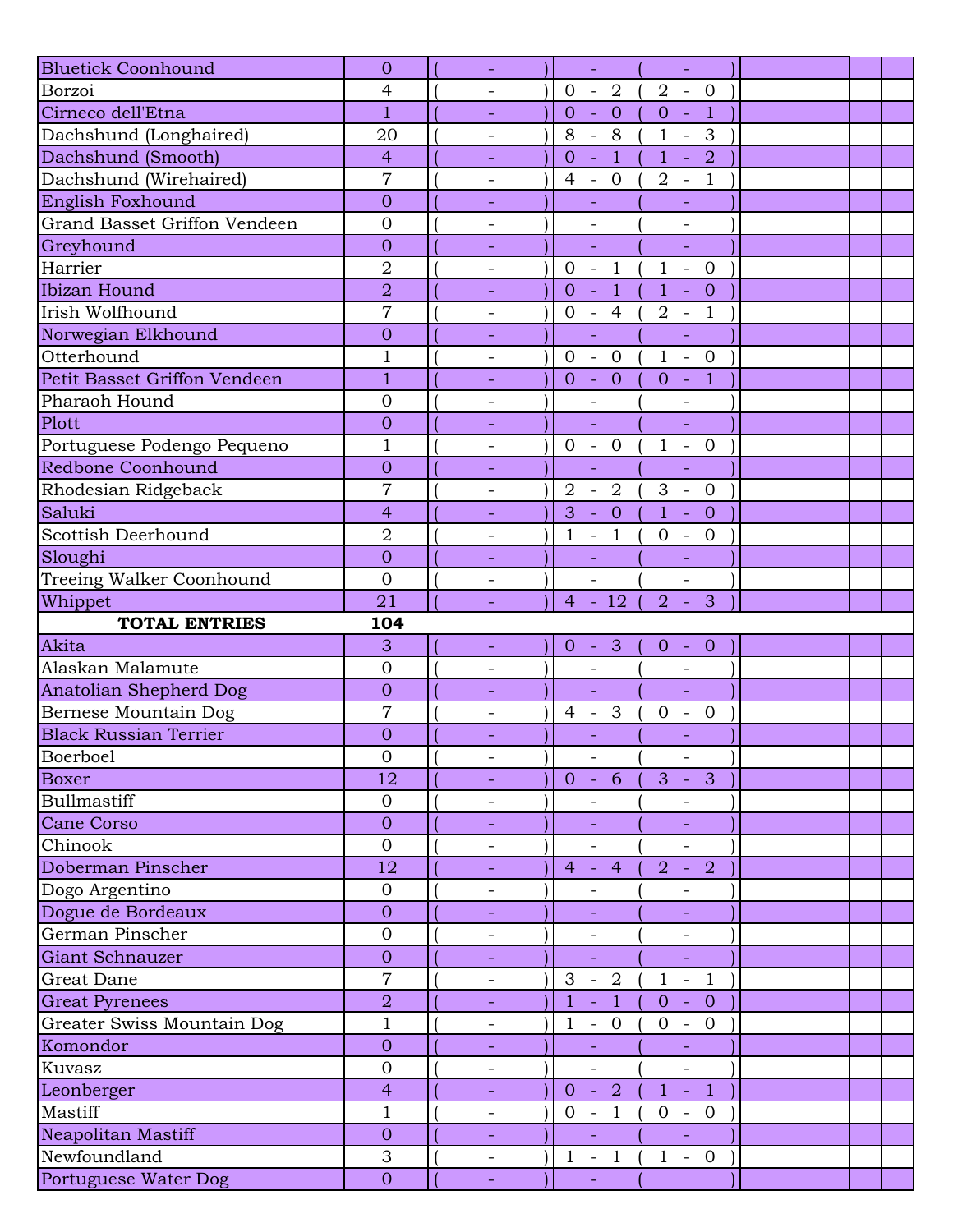| Rottweiler                         |                |                          |                              |                                            |                          |                            |  |  |
|------------------------------------|----------------|--------------------------|------------------------------|--------------------------------------------|--------------------------|----------------------------|--|--|
|                                    | 10             |                          |                              | $3 - 3$ (                                  | $4 - 0$                  |                            |  |  |
| Saint Bernard                      | $\overline{0}$ |                          |                              |                                            |                          |                            |  |  |
| Samoyed                            | $\overline{2}$ | $\overline{\phantom{a}}$ |                              | $0 - 1$<br>$2 - 6$                         | $(1 - 0)$                |                            |  |  |
| Siberian Husky                     | 11             |                          |                              |                                            | $3 - 0$                  |                            |  |  |
| <b>Standard Schnauzer</b>          | $\overline{0}$ |                          |                              |                                            |                          |                            |  |  |
| <b>Tibetan Mastiff</b>             | $\overline{0}$ |                          |                              |                                            |                          |                            |  |  |
| <b>TOTAL ENTRIES</b>               | 75             |                          |                              |                                            |                          |                            |  |  |
| Airedale Terrier                   | $\overline{0}$ | $\equiv$                 |                              | Η                                          |                          | $\pm$                      |  |  |
| American Hairless Terrier          | $\overline{0}$ |                          |                              |                                            |                          |                            |  |  |
| American Staffordshire Terrier     | 14             |                          |                              | $3 - 9$                                    | $1 - 1$                  |                            |  |  |
| <b>Australian Terrier</b>          | $\overline{0}$ |                          |                              | $\overline{\phantom{0}}$                   |                          |                            |  |  |
| <b>Bedlington Terrier</b>          | $\overline{0}$ |                          |                              |                                            |                          |                            |  |  |
| <b>Border Terrier</b>              | $\mathbf{1}$   | $\overline{\phantom{a}}$ | $0 -$                        | $\mathbf{1}$                               | $\mathbf{0}$<br>$\equiv$ | $\overline{0}$             |  |  |
| <b>Bull Terrier (Colored)</b>      | $\overline{0}$ |                          |                              |                                            |                          |                            |  |  |
| <b>Bull Terrier (White)</b>        | $\overline{0}$ | $\qquad \qquad -$        |                              | $\overline{a}$                             |                          | $\frac{1}{2}$              |  |  |
| Cairn Terrier                      | $\overline{4}$ | $\equiv$                 |                              | $0 - 2$                                    |                          | $1 - 1$                    |  |  |
| Cesky Terrier                      | $\overline{0}$ | $\overline{\phantom{a}}$ |                              |                                            |                          |                            |  |  |
| Dandie Dinmont Terrier             | $\overline{0}$ |                          |                              |                                            |                          | ÷,                         |  |  |
| Fox Terrier (Smooth)               | $\overline{5}$ | $\qquad \qquad -$        | $4 -$                        | $\overline{1}$                             | $\overline{0}$           | $- 0$                      |  |  |
| Fox Terrier (Wire)                 | $\overline{0}$ |                          |                              |                                            |                          |                            |  |  |
| Glen of Imaal Terrier              | $\overline{2}$ | $\overline{\phantom{a}}$ |                              | $0 - 0$                                    | $1 - 1$                  |                            |  |  |
| <b>Irish Terrier</b>               | $\overline{1}$ |                          | $1 - 0$                      |                                            | $0 - 0$                  |                            |  |  |
| Kerry Blue Terrier                 | $\overline{0}$ |                          |                              | $\qquad \qquad -$                          |                          | $\overline{\phantom{a}}$   |  |  |
| <b>Lakeland Terrier</b>            | $\overline{2}$ | $\equiv$                 |                              | $1 - 0$                                    | $\overline{0}$           | $-1$                       |  |  |
| Manchester Terrier (Standard)      | $\overline{0}$ | $\overline{\phantom{a}}$ |                              | $\overline{a}$                             |                          | $\overline{a}$             |  |  |
| Miniature Bull Terrier             | $\overline{2}$ | ÷,                       | $1 -$                        | Q                                          | $0 - 0$                  |                            |  |  |
| Miniature Schnauzer                | 6              |                          |                              | $0 - 4$                                    | $\mathbf{1}$             | $-1$                       |  |  |
| Norfolk Terrier                    | $\overline{0}$ |                          |                              | $\equiv$                                   |                          | ÷,                         |  |  |
| Norwich Terrier                    | $\mathbf 1$    | $\overline{\phantom{a}}$ | $\overline{0}$<br>$\sim$     | $\overline{0}$                             | $\mathbf{1}$             | $\overline{0}$<br>$\sim$   |  |  |
| Parson Russell Terrier             | $\overline{1}$ |                          | $\overline{0}$<br>$\sim$ $-$ | $\overline{0}$                             | $\mathbf{1}$<br>$\sim$   | $\overline{0}$             |  |  |
| Rat Terrier                        | $\mathbf{0}$   |                          |                              |                                            |                          | $\overline{\phantom{0}}$   |  |  |
| Russell Terrier                    | $\overline{2}$ | $\overline{\phantom{a}}$ |                              | $0 - 0$                                    |                          | $1 - 1$                    |  |  |
| <b>Scottish Terrier</b>            | $\mathbf{1}$   |                          |                              | $0 - 1$                                    |                          | $0 - 0$                    |  |  |
| Sealyham Terrier                   | $\mathbf{1}$   | $\blacksquare$           |                              | $0 - 0$                                    |                          | $1 - 0$                    |  |  |
| <b>Skye Terrier</b>                | $\mathbf{0}$   |                          |                              |                                            |                          |                            |  |  |
| <b>Soft Coated Wheaten Terrier</b> | $\overline{0}$ |                          |                              |                                            |                          | L.                         |  |  |
| Staffordshire Bull Terrier         | 6              |                          |                              | $2 - 4$                                    |                          | $-0$                       |  |  |
| <b>Welsh Terrier</b>               | $\mathbf{1}$   | $\overline{\phantom{a}}$ | $0 -$                        | $\overline{0}$                             | $\overline{0}$           | $0 - 1$                    |  |  |
|                                    | $\overline{2}$ |                          |                              |                                            |                          |                            |  |  |
| West Highland White Terrier        |                |                          | $\overline{0}$<br>$\sim$ $-$ | $\overline{0}$                             |                          | $2 - 0$                    |  |  |
| <b>TOTAL ENTRIES</b>               | 52             |                          |                              |                                            |                          |                            |  |  |
| Affenpinscher                      | $\mathbf 0$    | $\overline{\phantom{a}}$ |                              | $\qquad \qquad -$                          |                          |                            |  |  |
| <b>Biewer Terrier</b>              | $\mathbf{O}$   | $\blacksquare$           |                              | $\equiv$                                   |                          | $\equiv$                   |  |  |
| <b>Brussels Griffon</b>            | $\overline{0}$ | $\overline{\phantom{a}}$ |                              |                                            |                          | $\overline{a}$             |  |  |
| Cavalier King Charles Spaniel      | 16             |                          | 8                            | $-5$                                       |                          | $1 - 2$                    |  |  |
| Chihuahua (Long Coat)              | 3              | $\overline{\phantom{a}}$ | $\mathbf{1}$                 | $\overline{0}$<br>$\overline{\phantom{a}}$ | $\mathbf 1$              | $-1$                       |  |  |
| Chihuahua (Smooth Coat)            | $\overline{7}$ | $\overline{\phantom{a}}$ | $\mathbf{1}$<br>÷,           | 3 <sup>°</sup>                             | $\overline{2}$           | $-1$                       |  |  |
| <b>Chinese Crested</b>             | 3              | $\qquad \qquad -$        | $\overline{0}$<br>$\equiv$   | $\overline{0}$                             | 3                        | $\overline{0}$<br>$\equiv$ |  |  |
| English Toy Spaniel (B & PC)       | $\overline{0}$ | $\overline{\phantom{a}}$ |                              |                                            |                          |                            |  |  |
| English Toy Spaniel (KC & R)       | $\mathbf{0}$   | $\overline{\phantom{a}}$ |                              |                                            |                          | $\overline{\phantom{a}}$   |  |  |
| Havanese                           | 3              | $\sim$                   | $0 -$                        | $\vert 2 \vert$                            |                          | $0 - 1$                    |  |  |
| Italian Greyhound                  | 9              | $\qquad \qquad -$        | $\mathbf{1}$                 | $\mathfrak{Z}$<br>$\overline{\phantom{a}}$ | $3 -$                    | $\overline{2}$             |  |  |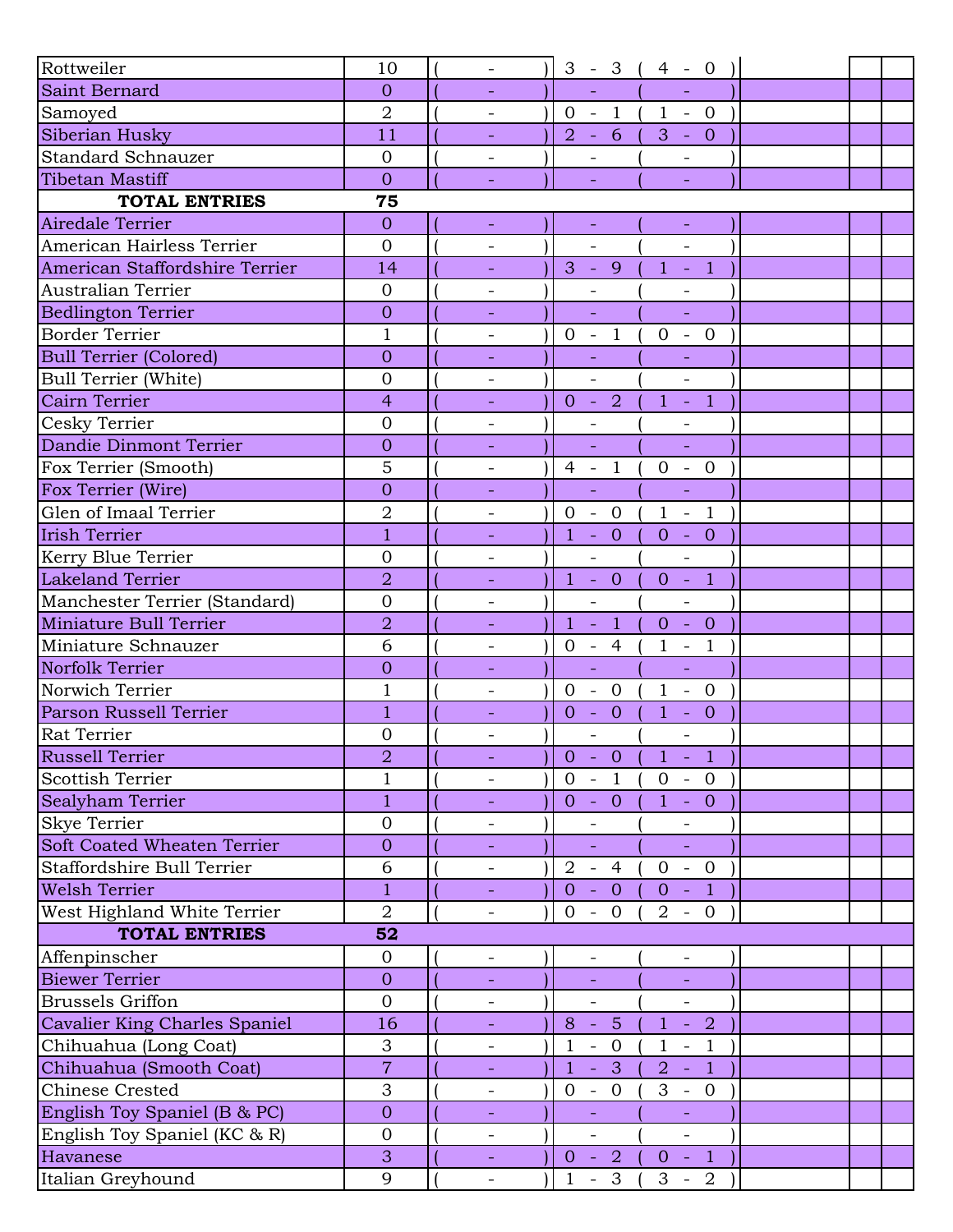| Japanese Chin                   | 9                | $\omega$                 | $2 - 5 ($<br>$2 - 0$                                                                                                       |  |
|---------------------------------|------------------|--------------------------|----------------------------------------------------------------------------------------------------------------------------|--|
| Maltese                         | $\overline{0}$   | $\qquad \qquad -$        |                                                                                                                            |  |
| <b>Manchester Terrier (Toy)</b> | $\overline{0}$   | $\overline{\phantom{a}}$ | ÷,<br>÷,                                                                                                                   |  |
| Miniature Pinscher              | $\mathbf{1}$     | $\overline{\phantom{a}}$ | $\mathbf{1}$<br>$\overline{0}$<br>$\mathbf{0}$<br>$\overline{0}$<br>$\mathbb{L}$<br>$\mathbb{L}$                           |  |
| Papillon                        | $\overline{4}$   |                          | $\overline{1}$<br>$\mathbb{L}$<br>3<br>$-0$<br>$\overline{0}$                                                              |  |
| Pekingese                       | 5                | $\overline{\phantom{a}}$ | $\overline{1}$<br>$\overline{2}$<br>$2 - 0$<br>$\sim$                                                                      |  |
| Pomeranian                      | 16               |                          | $-10$<br>$\overline{3}$<br>3<br>$-0$                                                                                       |  |
| Poodle (Toy)                    | $\overline{4}$   | $\overline{\phantom{0}}$ | $\mathbf{1}$<br>3<br>$-0$<br>$- 0$                                                                                         |  |
| Pug                             | 5                |                          | $\mathbf{1}$<br>$\mathbf{1}$<br>$-1$<br>$\overline{2}$<br>$\omega$                                                         |  |
| Russian Toy                     | $\mathbf{1}$     | $\overline{\phantom{a}}$ | $\mathbf{1}$<br>$\overline{0}$<br>$\overline{0}$<br>$-0$<br>$\mathbb{L}$                                                   |  |
| Shih Tzu                        | 8                | $\equiv$                 | $-7$<br>$\overline{0}$<br>$1 - 0$                                                                                          |  |
| Silky Terrier                   | $\overline{0}$   |                          |                                                                                                                            |  |
| Toy Fox Terrier                 | $\overline{0}$   |                          | ÷,<br>÷,                                                                                                                   |  |
| Yorkshire Terrier               | 5                | $\overline{\phantom{a}}$ | $-5$<br>$\overline{0}$<br>$\overline{0}$<br>$-0$                                                                           |  |
| <b>TOTAL ENTRIES</b>            | 99               |                          |                                                                                                                            |  |
| American Eskimo Dog             | $\mathbf{1}$     | $\overline{\phantom{a}}$ | $0 - 0$<br>$1 - 0$                                                                                                         |  |
| <b>Bichon Frise</b>             | $\overline{0}$   |                          | ÷,<br>$\mathbb{L}$                                                                                                         |  |
| <b>Boston Terrier</b>           | $\overline{4}$   | $\overline{\phantom{0}}$ | $0 - 3$<br>$1 - 0$                                                                                                         |  |
| <b>Bulldog</b>                  | 6                | -                        | $\overline{5}$<br>$\mathbf{1}$<br>$- 0$<br>$\mathbb{Z}$<br>$\overline{0}$                                                  |  |
| Chinese Shar-Pei                | 9                |                          | 5<br>3<br>$\mathbf 0$<br>$\mathbb{L}$<br>$\overline{1}$<br>$\mathbb{L}$                                                    |  |
| <b>Chow Chow</b>                | $\overline{5}$   |                          | $\mathbf{1}$<br>$\mathbf{1}$<br>$\overline{1}$<br>$\overline{2}$<br>$\blacksquare$<br>$\sim$                               |  |
| Coton de Tulear                 | $\mathbf{1}$     |                          | $\overline{0}$<br>$\mathbf{1}$<br>$- 0$<br>$\mathbf{0}$<br>$\sim$                                                          |  |
| Dalmatian                       | $\overline{4}$   | $\equiv$                 | $\overline{1}$<br>$\overline{-1}$<br>$\overline{0}$<br>$\mathcal{L}$<br>$\overline{2}$                                     |  |
| Finnish Spitz                   | $\mathbf{1}$     | $\overline{\phantom{a}}$ | $\mathbf{1}$<br>$\overline{0}$<br>$\mathbf{0}$<br>$\overline{0}$<br>$\qquad \qquad -$<br>$\equiv$                          |  |
| French Bulldog                  | 21               | $\overline{\phantom{a}}$ | 5<br>$\overline{2}$<br>$12 -$<br>$\overline{2}$<br>$\mathbb{Z}$                                                            |  |
| Keeshond                        | $\overline{4}$   | $\qquad \qquad -$        | $\overline{1}$<br>$\mathbf{1}$<br>$- 0$<br>$\overline{2}$<br>$\sim$                                                        |  |
| Lhasa Apso                      | $\overline{0}$   | $\equiv$                 | $\Box$<br>$\Box$                                                                                                           |  |
| Lowchen                         | 9                | $\overline{\phantom{a}}$ | $\overline{2}$<br>$3 - 4$<br>$- 0$                                                                                         |  |
| Norwegian Lundehund             | $\overline{0}$   | -                        | ÷,<br>÷                                                                                                                    |  |
| Poodle (Miniature)              | 3                | $\overline{\phantom{a}}$ | $\overline{1}$<br>$\overline{2}$<br>$\overline{0}$<br>$\mathbf{0}$<br>$\overline{\phantom{a}}$<br>$\overline{\phantom{a}}$ |  |
| Poodle (Standard)               | 30               | $\overline{\phantom{a}}$ | 3<br>3<br>$-20$<br>$\overline{4}$<br>$\sim$                                                                                |  |
| Schipperke                      | 5                | $\overline{\phantom{a}}$ | $\mathbf 1$<br>$\mathbf{1}$<br>$-1$<br>$-2$                                                                                |  |
| Shiba Inu                       | 14               | $\equiv$                 | $-2$ )<br>$4 -$<br>8<br>$\overline{0}$                                                                                     |  |
| Tibetan Spaniel                 | $\overline{4}$   | $\overline{\phantom{a}}$ | $0 - 2$<br>$1 - 1$                                                                                                         |  |
| Tibetan Terrier                 | 3                | $\equiv$                 | $0 - 3$<br>$0 - 0$                                                                                                         |  |
| Xoloitzcuintli                  | $\mathbf{1}$     | $\overline{\phantom{a}}$ | $0 - 0$<br>$\mathbf{1}$<br>$-0$                                                                                            |  |
| <b>TOTAL ENTRIES</b>            | 125              |                          |                                                                                                                            |  |
| Australian Cattle Dog           | 3                | $\overline{\phantom{a}}$ | $1 - 0$<br>$\mathbf{1}$<br>$-1$                                                                                            |  |
| Australian Shepherd             | 19               | $\equiv$                 | $6 -$<br>$7\overline{ }$<br>$5 - 1$                                                                                        |  |
| <b>Bearded Collie</b>           | $\overline{2}$   | $\overline{\phantom{a}}$ | $0 - 2$<br>$0 - 0$                                                                                                         |  |
| <b>Beauceron</b>                | $\overline{0}$   |                          |                                                                                                                            |  |
| Belgian Laekenois               | $\boldsymbol{0}$ | $\qquad \qquad -$        | $\overline{\phantom{0}}$<br>$\overline{\phantom{0}}$                                                                       |  |
| Belgian Malinois                | $\mathbf{1}$     | $\overline{\phantom{a}}$ | $\overline{0}$<br>$\overline{0}$<br>$\sim$<br>$\overline{0}$<br>$-1$                                                       |  |
| Belgian Sheepdog                | $\overline{2}$   | $\overline{\phantom{a}}$ | $\overline{0}$<br>$\mathbf{1}$<br>$-0$<br>$\mathbb{L}$<br>$\overline{1}$                                                   |  |
| Belgian Tervuren                | 6                | $\equiv$                 | $2 - 1$<br>$2 - 1$                                                                                                         |  |
| Bergamasco Sheepdog             | $\mathbf 0$      | $\qquad \qquad -$        | $\frac{1}{\sqrt{2}}$<br>$\equiv$                                                                                           |  |
| <b>Berger Picard</b>            | $\overline{1}$   |                          | $0 -$<br>Q<br>$0 - 0$                                                                                                      |  |
| <b>Border Collie</b>            | $\overline{7}$   | $\overline{\phantom{a}}$ | $4 - 2$<br>$0 - 1$                                                                                                         |  |
| <b>Bouvier des Flandres</b>     | $\mathbf{1}$     |                          | $\clubsuit$<br>$\overline{0}$<br>$\overline{0}$<br>$0 -$<br>$\sim$ $-$                                                     |  |
| <b>Briard</b>                   | $\mathbf{1}$     | $\overline{\phantom{a}}$ | $-1$<br>$0 - 0$<br>$\overline{0}$                                                                                          |  |
| Canaan Dog                      | $\overline{O}$   | $\equiv$                 | $\Box$<br>$\Box$                                                                                                           |  |